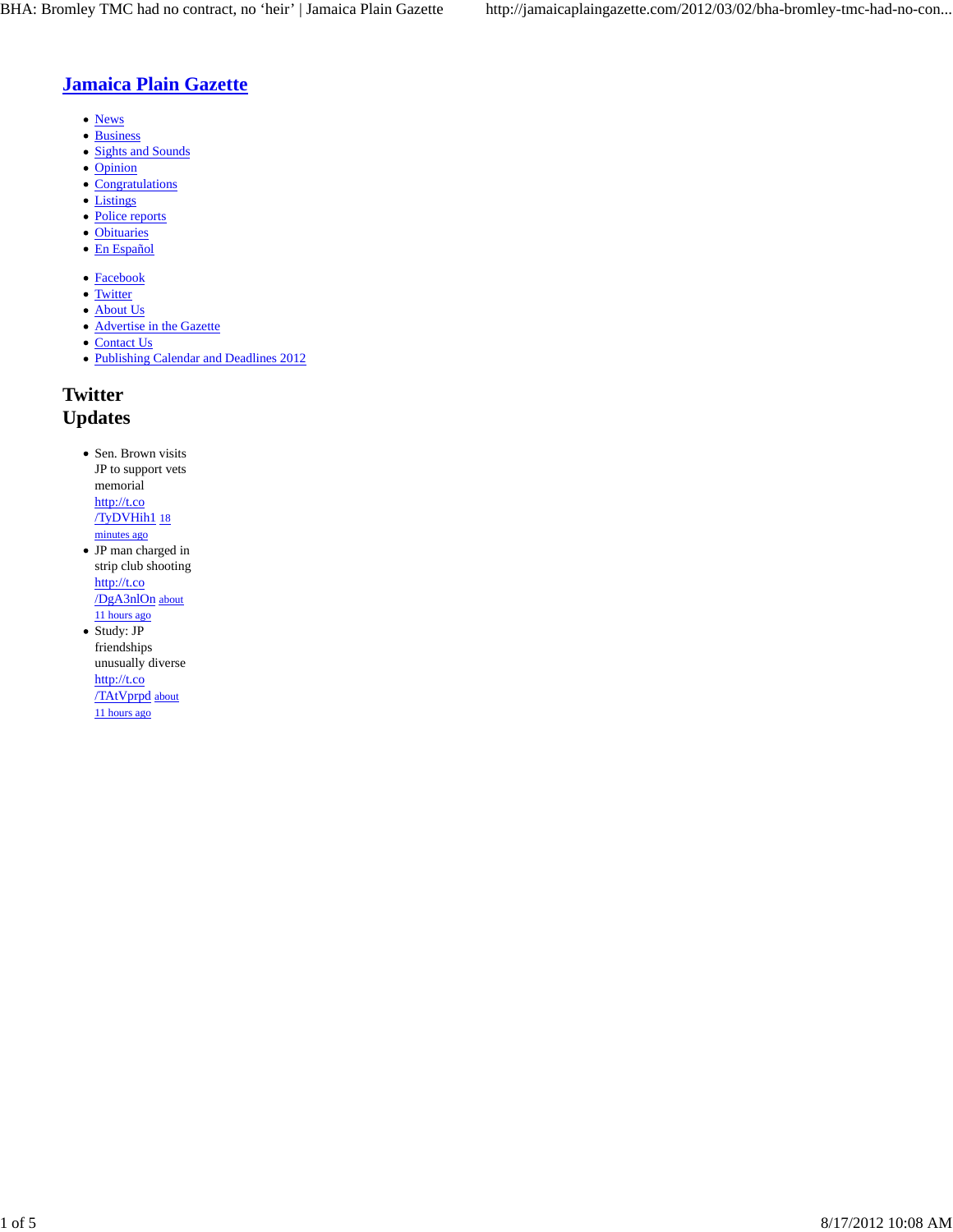AdChoices [D

### **Renting a new place?**

Get information on what you should consider before you rent. www.EarthquakeAuthority.com

### **Assisted Housing**

**Services** Get Free Information on Qualified Assisted Services Near You. SeniorLivingSource.org/Assisted

### **Prices for Senior**

**Housing** Compare Pricing & Services on Top 5 Senior Living Communities by City.<br>BestSe niorCareOnline.com

#### **Apartment Rental Agreement**

1-2 Bedroom apts; walk-in closets, patios & balconies. Pet friendly! www.PacificBayVistas.com

### **Senior Citizen**

**Housing** Get Online info, prices, & options View pictures and floor plans today www.OurParentsPlace.com

## **Archives**

- August 2012
- July 2012
- June 2012
- May 2012
- April 2012
- March 2012
- February 2012
- January 2012
- December 2011
- November 2011
- October 2011
- September 2011
- August 2011
- July 2011
- June 2011
- May 2011
- April 2011
- March 2011
- February 2011
- January 2011
- December 2010  $\bullet$
- November 2010
- October 2010  $\bullet$
- September 2010  $\bullet$
- August 2010  $\bullet$
- July 2010  $\bullet$
- June 2010
- May 2010
- April 2010
- March 2010
- February 2010
- January 2010
- December 2009
- November 2009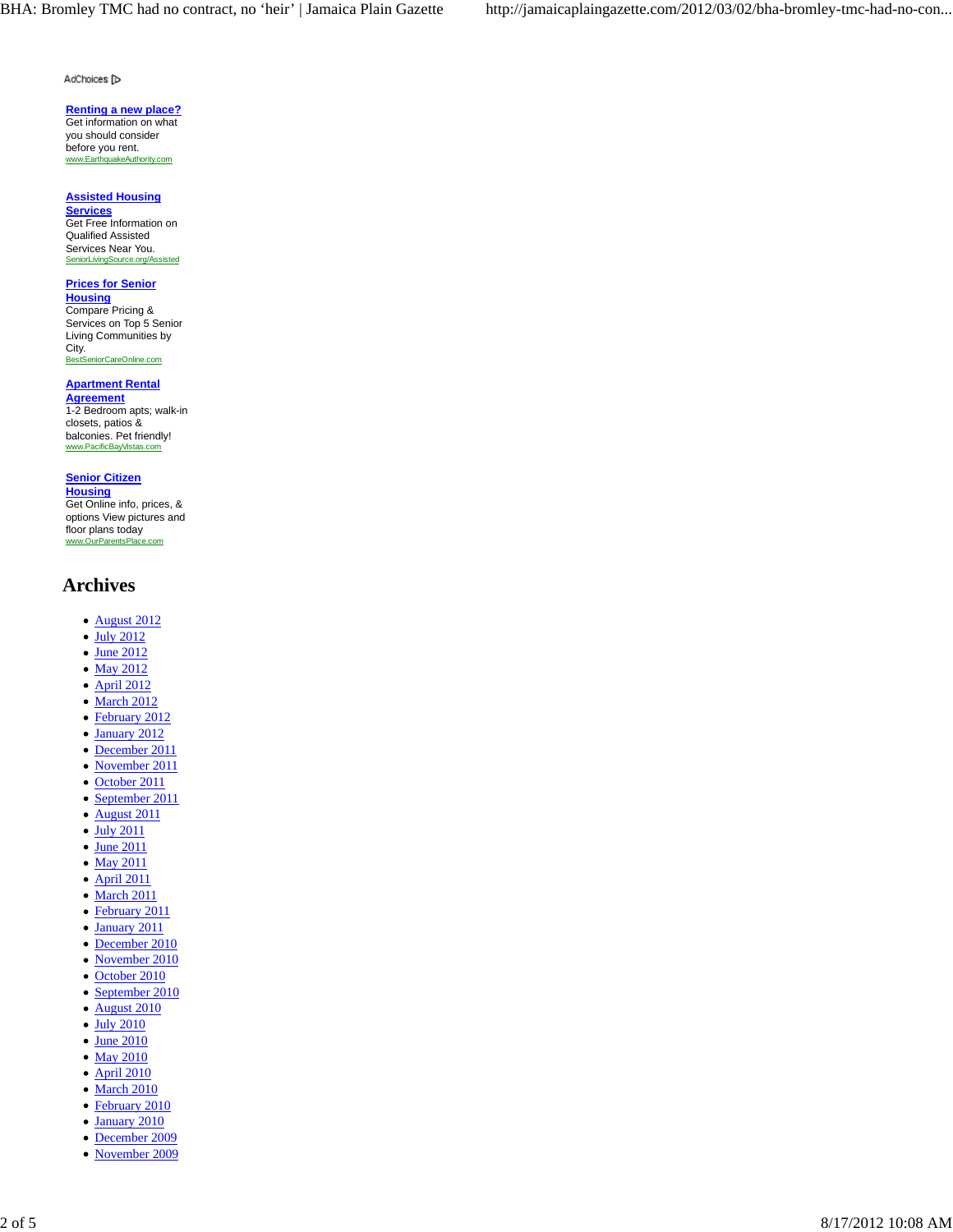- October 2009
- September 2009
- August 2009  $\bullet$
- $\bullet$  July 2009
- June 2009
- May 2009
- April 2009
- 
- March 2009 February 2009
- January 2009
- December 2008
- November 2008
- October 2008
- September 2008
- August 2008
- July 2008
- June 2008
- May 2008
- April 2008
- March 2008
- February 2008
- January 2008
- December 2007
- November 2007
- October 2007
- September 2007
- August 2007
- July 2007
- June 2007
- May 2007
- April 2007  $\bullet$
- March 2007
- February 2007
- January 2007
- December 2006
- November 2006
- October 2006

# **BHA: Bromley TMC had no contract, no** 'heir'

March 2, 2012 By John Ruch

JACKSON SQ.—The Bromley-Heath housing development's Tenant Management Corporation (TMC) had no existing management contract and no "heir apparent" to follow its retiring leader, sparking the Boston Housing Authority's (BHA) surprise takeover, the Gazette has learned.

Led by Mildred Hailey for 40 years, the TMC drew national attention for its groundbreaking model of tenant-operated public housing. The TMC managed Bromley-Heath under contract with the BHA in a sometimes rocky relationship.

The BHA last month announced Hailey's retirement and the BHA takeover, both slated for the end of March. Both moves were unexplained, and Hailey has not commented publicly. She and other TMC officials did not return Gazette phone calls and emails.

"The BHA will take over management of Bromley-Heath because, following Mildred Hailey's retirement, there is no heir apparent to assume her position," BHA spokesperson Vanessa Smith said in an email to the Gazette.

Smith added that the TMC "no longer has a management contract in effect" and that the previous one "expired several months ago."

It is unclear why some of the TMC's younger staff members, such as well-known community leader David Worrell, were not considered as possible successors to Hailey. Worrell did not respond to Gazette requests for comment. The TMC, an independent nonprofit organization, will remain as an advisory group, according to the BHA.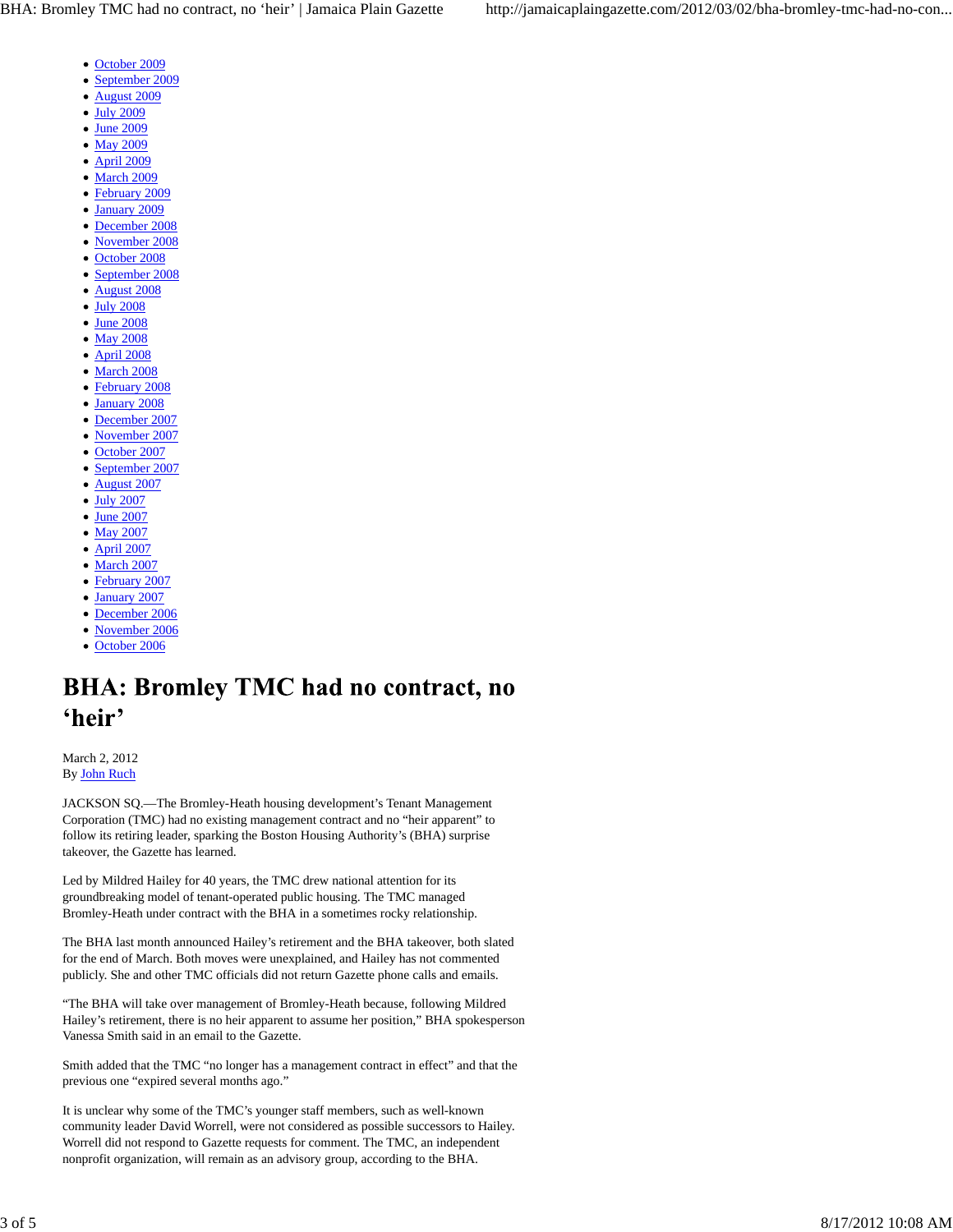$\mathbb D$ 

The BHA took over Bromley-Heath for a year in 1998 after allegations that the TMC was failing to evict residents convicted of drug-dealing, in the wake of a drug raid that saw two of Hailey's grandsons arrested.

Tensions have increased in the past several years, with the BHA attempting another takeover after another drug raid in 2006, and after other management complaints arose in 2010.

Bromley-Heath is a large public housing development, home to hundreds of people, between Centre and Heath streets in Jackson Square. The TMC had a major role in creating the Southwest Corridor Park and the adjacent Stop & Shop and community health center developments.

 $\mathbf{C}$  0  $\mathbf{C}$  0  $\mathbf{C}$  0  $\mathbf{C}$ 

| Tags: bromley-heath                      |              |
|------------------------------------------|--------------|
| 0 comments                               | 0 Stars      |
| Comments for this thread are now closed. |              |
| <b>Discussion</b><br>Community           | $^{\bullet}$ |

# **Best of JP 2012**

Click here to take survey Search & Hit Enter